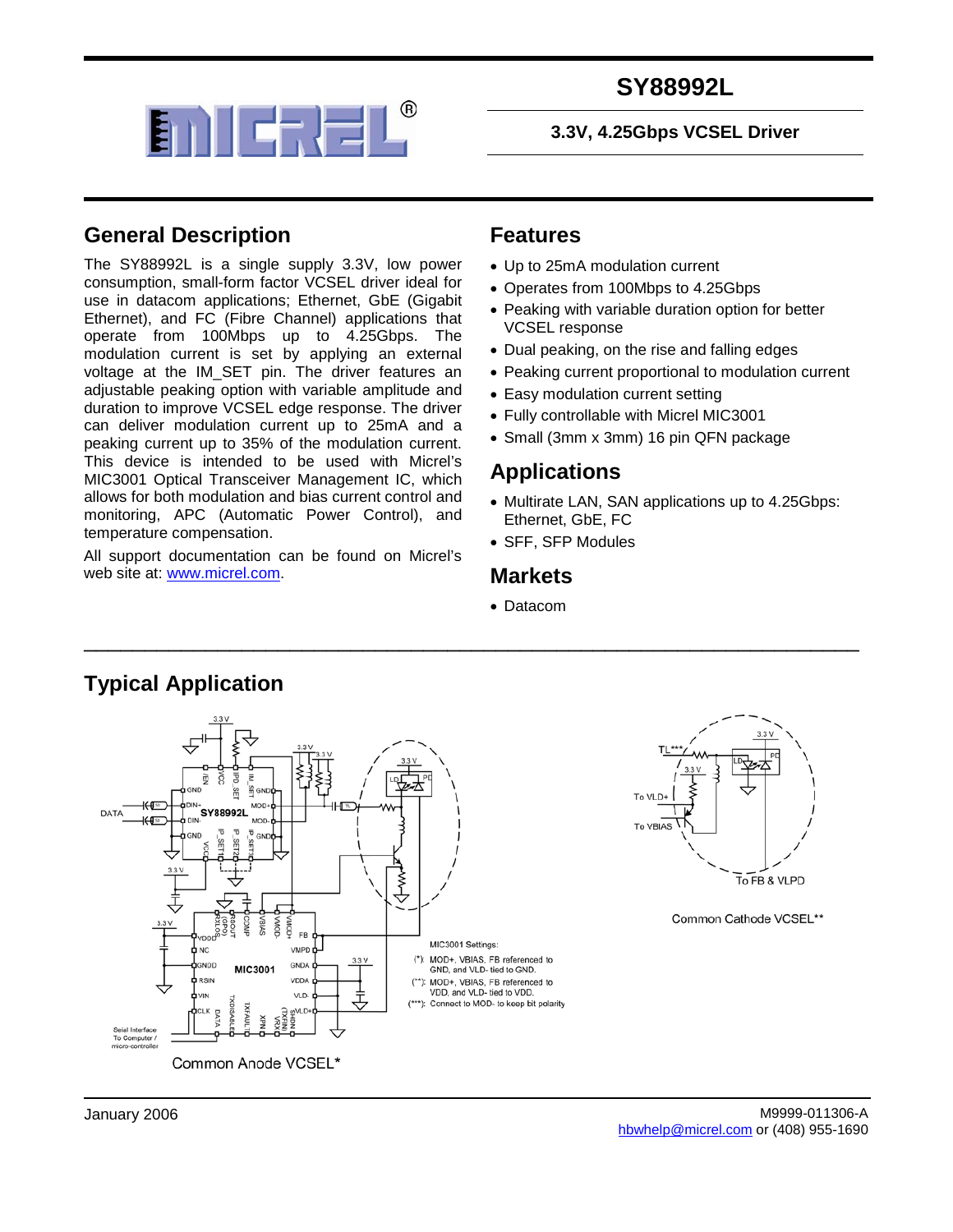## **Functional Block Diagram**



# **Ordering Information(1)**

| <b>Part Number</b>          | Package<br>Type | Operating<br>Range | Package Marking                      | <b>Lead Finish</b> |
|-----------------------------|-----------------|--------------------|--------------------------------------|--------------------|
| SY88992LMG                  | QFN-16          | Industrial         | 992L with Pb-Free bar-line indicator | NiPdAu Pb-Free     |
| SY88992LMGTR <sup>(2)</sup> | OFN-16          | Industrial         | 992L with Pb-Free bar-line indicator | NiPdAu Pb-Free     |

**Notes:**

1. Contact factory for die availability. Dice are guaranteed at  $T_A = +25^{\circ}C$ , DC Electricals only.

2. Tape and Reel.

## **Pin Configuration**



**16-Pin QFN**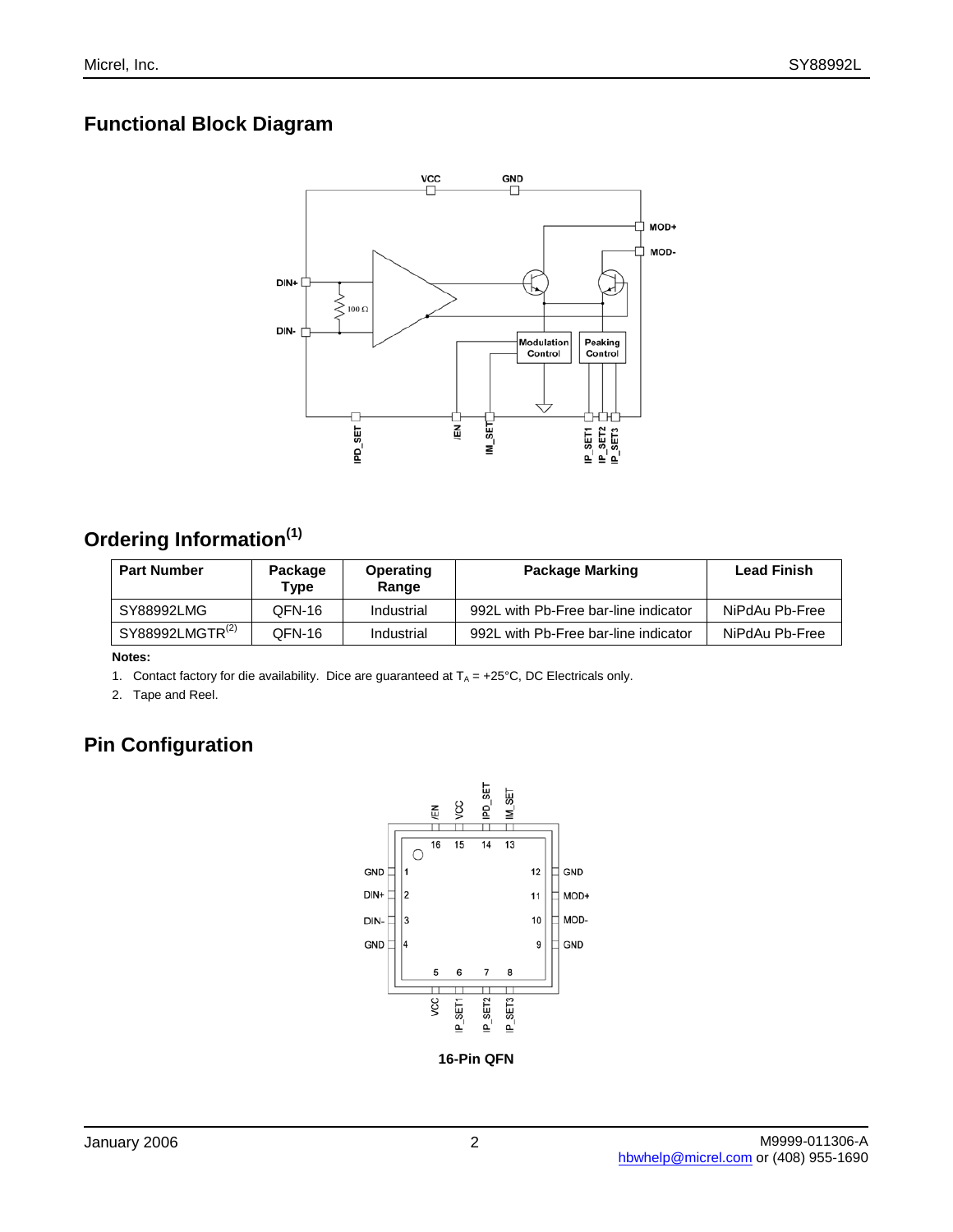# **Pin Description**

| <b>Pin Number</b> | <b>Pin Name</b> | <b>Pin Function</b>                                                                                                                                                                                                                |
|-------------------|-----------------|------------------------------------------------------------------------------------------------------------------------------------------------------------------------------------------------------------------------------------|
| $\mathcal{P}$     | $DIN+$          | Non-Inverting Input Data. Internally terminated with $50\Omega$ to a reference voltage.                                                                                                                                            |
| 3                 | DIN-            | Inverting Input Data. Internally terminated with $50\Omega$ to a reference voltage.                                                                                                                                                |
| 6                 | IP_SET1         | Peaking Current Setting. Connect this pin to GND and keep pins 7 and 8 open to set<br>peaking-to-modulation current ratio to 5%. Combinations of the three pins, as shown<br>in table below, will set different ratios up to 35%.  |
| $\overline{7}$    | IP_SET2         | Peaking Current Setting. Connect this pin to GND and keep pins 6 and 8 open to set<br>peaking-to-modulation current ratio to 10%. Combinations of the three pins, as shown<br>in table below, will set different ratios up to 35%. |
| 8                 | IP_SET3         | Peaking Current Setting. Connect this pin to GND and keep pins 6 and 7 open to set<br>peaking-to-modulation current ratio to 20%. Combinations of the three pins, as shown<br>in table below, will set different ratios up to 35%. |
| 10                | MOD-            | Inverted Modulation Current Output. Provides modulation current when input data is<br>negative.                                                                                                                                    |
| 11                | MOD+            | Non-Inverted Modulation Current Output. Provides modulation current when input<br>data is positive.                                                                                                                                |
| 13                | IM SET          | Modulation Current Setting. The modulation current is set by applying a 0V to 1.2V<br>voltage at this pin.                                                                                                                         |
| 14                | IPD_SET         | Peaking Duration Setting. The peaking current duration is set by installing a resistor<br>between this pin and ground. The plot on page 6 shows peaking duration versus the<br>value of the resistor installed.                    |
| 16                | /EN             | A low level signal applied to this pin will enable the output stage of the driver.<br>Internally pulled down to ground with 75kΩ resistor.                                                                                         |
| 1, 4, 9, 12       | <b>GND</b>      | Ground. Ground and exposed pad must be connected to the plane of the most<br>negative potential.                                                                                                                                   |
| 5, 15             | <b>VCC</b>      | Supply Voltage. Bypass with a 0.1µF//0.01µF low ESR capacitor as close to VCC pin<br>as possible.                                                                                                                                  |

#### **Truth Table**

| $DIN+$ | DIN- | /EN | $MOD+^{(1)}$ | MOD- | VCSEL Output <sup>(2)</sup> |
|--------|------|-----|--------------|------|-----------------------------|
|        |      |     |              |      |                             |
|        |      |     |              |      |                             |
|        |      |     |              |      |                             |

**Notes:**

1.  $I_{MOD} = 0$  when  $MOD + = H$ .

2. Assuming a common anode VCSEL with its cathode tied to MOD+.

#### **Peaking Current-to-Modulation Current Ratio Setting**

| $IP/I_{MOD}$                                           |  | $\vert$ 0 % $\vert$ 5 % $\vert$ 10 % $\vert$ 15 % $\vert$ 20 % $\vert$ 25 % $\vert$ 30 % $\vert$ 35 % $\vert$ |  |  |  |
|--------------------------------------------------------|--|---------------------------------------------------------------------------------------------------------------|--|--|--|
| $ IP$ SET1 $ NC $ GND $ NC $ GND $ NC $ GND $ NC $ GND |  |                                                                                                               |  |  |  |
| $ IP$ SET2 $ NC NC $ GND $ GND NC NC $ GND $ GND $     |  |                                                                                                               |  |  |  |
| $ IP$ SET3 $ NC NC NC NC GND GND GND GND $             |  |                                                                                                               |  |  |  |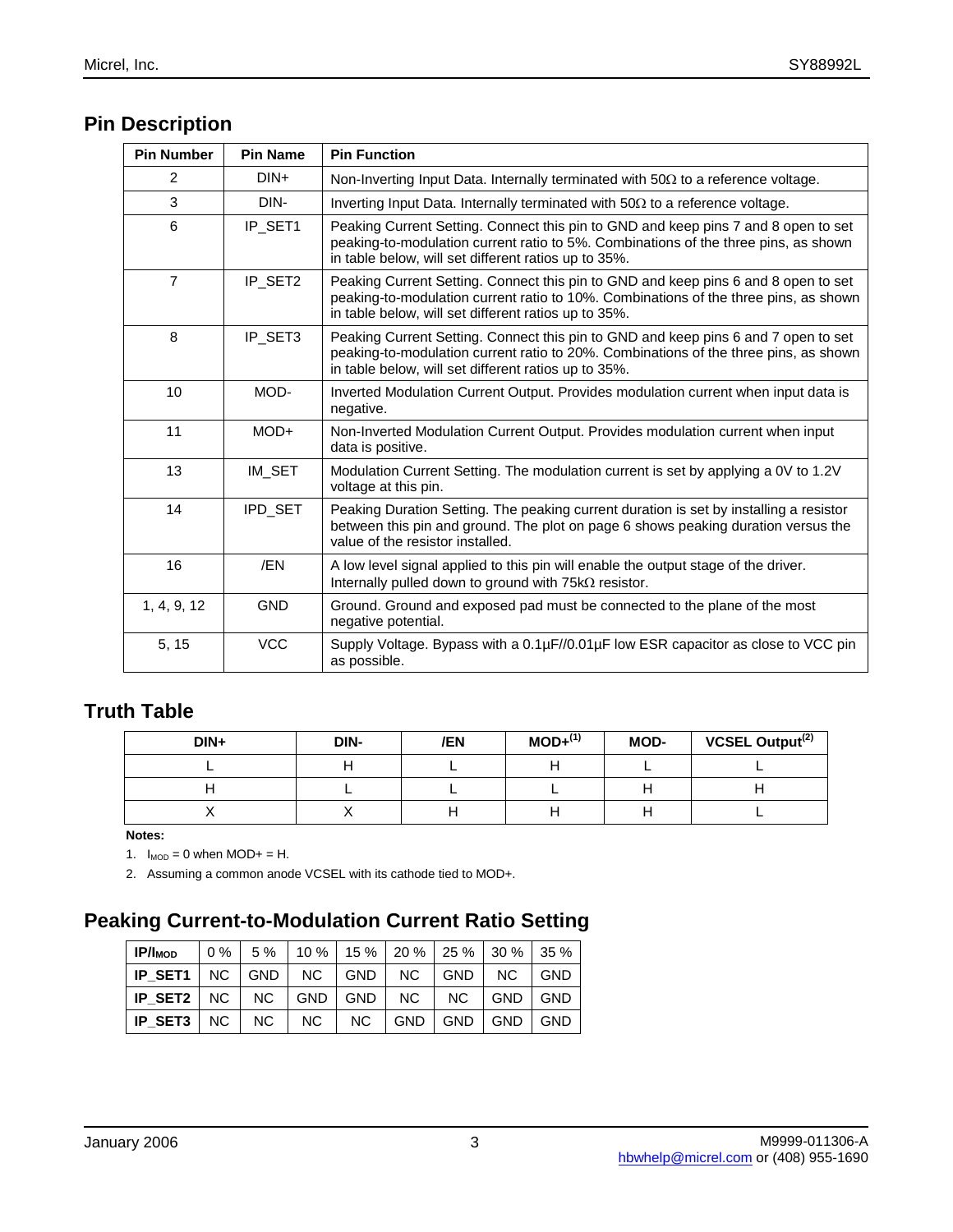#### **Absolute Maximum Ratings(1)**

| CML Input Voltage $(V_{\text{IN}})$ $V_{\text{CC}}$ -1.2V to $V_{\text{CC}}$ +0.5V |  |
|------------------------------------------------------------------------------------|--|
| TTL Control Input Voltage $(V_{\text{IN}})$ 0V to $V_{\text{CC}}$                  |  |
| Lead Temperature (soldering, 20sec.) +260°C                                        |  |
| Storage Temperature $(T_s)$ -65°C to +150°C                                        |  |

# **Operating Ratings(2)**

| Supply Voltage $(V_{\text{CC}})$ +3.0V to +3.6V                                                    |  |
|----------------------------------------------------------------------------------------------------|--|
| Ambient Temperature (T <sub>A</sub> )  -40°C to +85°C<br>Package Thermal Resistance <sup>(3)</sup> |  |
|                                                                                                    |  |
| OFN                                                                                                |  |
|                                                                                                    |  |
|                                                                                                    |  |

## **DC Electrical Characteristics**

 $\rm T_A$  = -40°C to 85°C and V $_{\rm CC}$  = 3.0V to 3.6V, unless otherwise noted. Typical values are at: V $_{\rm CC}$  = 3.3V, T $_{\rm A}$  = 25°C,  $I_{MOD} = 13mA^{(4)}$ 

| Symbol                   | <b>Parameter</b>                                                                    | <b>Condition</b>                                      | <b>Min</b> | <b>Typ</b> | Max  | <b>Units</b>     |
|--------------------------|-------------------------------------------------------------------------------------|-------------------------------------------------------|------------|------------|------|------------------|
| $I_{\rm CC}$             | <b>Power Supply Current</b>                                                         | Peaking not used                                      |            | 57         | 95   | mA               |
|                          |                                                                                     | Maximum peaking used                                  |            | 70         | 110  | mA               |
| $I_{MOD}$ <sup>(4)</sup> | <b>Modulation Current</b>                                                           | AC-coupled                                            | 3          |            | 25   | mA               |
| MOD OFF                  | <b>Modulation OFF Current</b>                                                       | Current at MOD+ and MOD- when<br>the part is disabled |            |            | 100  | μA               |
| V <sub>MOD_MIN</sub>     | Minimum Voltage required at the<br>driver output (headroom) for proper<br>operation |                                                       | 1.5        |            |      | $\vee$           |
| $R_{IN}$                 | Input Resistance (DIN+-to-DIN-)                                                     |                                                       | 90         | 100        | 110  | Ω                |
| V <sub>ID</sub>          | Differential Input Voltage Swing                                                    |                                                       | 200        |            | 2400 | mV <sub>PP</sub> |
| $VI_{M\_SET}$            | Voltage Range on I <sub>M SET</sub>                                                 | $I_{MOD}$ range 3mA - 25mA <sup>(4)</sup>             |            |            | 1.2  | $\vee$           |
| VIL                      | /EN Input Low                                                                       |                                                       |            |            | 0.8  | $\vee$           |
| V <sub>IH</sub>          | /EN Input High                                                                      |                                                       | 2          |            |      | $\vee$           |
|                          | Input Impedance at /EN                                                              |                                                       |            | 75         |      | $k\Omega$        |

**Notes:**

1. Permanent device damage may occur if absolute maximum ratings are exceeded. This is a stress rating only and functional operation is not implied at conditions other than those detailed in the operational sections of this data sheet. Exposure to absolute maximum ratings conditions for extended periods may affect device reliability.

2. The data sheet limits are not guaranteed if the device is operated beyond the operating ratings.

3. Package Thermal Resistance assumes exposed pad is soldered (or equivalent) to the devices most negative potential on the PCB.  $\theta_{\text{JB}}$ uses a 4-layer and  $\theta_{JA}$  in still air unless otherwise stated.

4. I<sub>MOD</sub> is defined as the current at the output of the driver. That current splits between the pull-up network at the output and the VCSEL. For a nominal pull-up resistor of 75Ω at the output of the driver and a nominal 50Ω VCSEL equivalent resistor, 60% of that current goes to the VCSEL.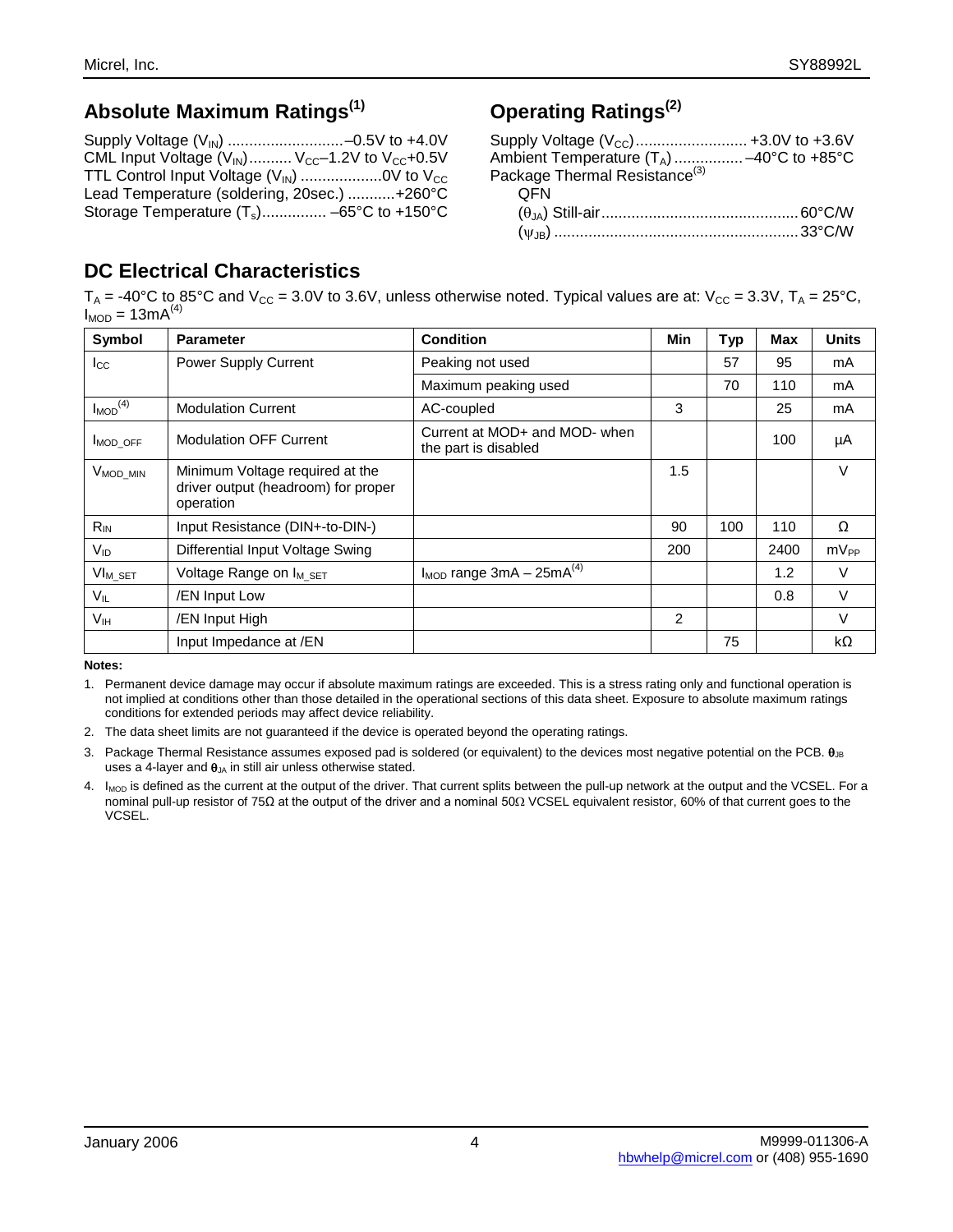## **AC Electrical Characteristics**

 $\rm T_A$  = -40°C to +80°C and V $\rm_{CC}$  = 3.0 to 3.6V, unless otherwise noted. Typical values are at V $\rm_{CC}$  = 3.3V,  $\rm T_A$  = 25°C,  $I_{\text{MOD}}$  = 13mA<sup>(5)</sup>, and AC-coupled 50Ω load to ground with 75Ω pull-up (see Figure below).

| Symbol                   | <b>Parameter</b>                                               | <b>Condition</b>                                                            | Min | Typ | Max  | <b>Units</b> |
|--------------------------|----------------------------------------------------------------|-----------------------------------------------------------------------------|-----|-----|------|--------------|
|                          | Data Rate                                                      | <b>NRZ</b>                                                                  | 0.1 |     | 4.25 | Gbps         |
| $to_{\mathsf{PF}}^{(6)}$ | Turn OFF Time                                                  | $50\Omega$ load                                                             |     | 1   | 1.5  | ns           |
| $t_{ON}$ <sup>(7)</sup>  | Turn ON Time                                                   | $50\Omega$ load                                                             |     | 1.8 | 2.5  | ns           |
| $t_{r}$                  |                                                                | 20% to 80%, $I_{MOD} = 13 \text{mA}$ , no<br>peaking, $50\Omega$ load       |     | 65  | 95   | ps           |
|                          | <b>Output Current Rise Time</b>                                | 20% to 80%, $I_{MOD} = 13mA$ ,<br>$I_P/I_{MOD}=20\%$ , $R_{IPD}=1.5k\Omega$ |     | 60  | 75   | ps           |
| t                        | <b>Output Current Fall Time</b>                                | 20% to 80%, $I_{MOD} = 13 \text{mA}$ , no<br>peaking, $50\Omega$ load       |     | 65  | 95   | ps           |
|                          |                                                                | 20% to 80%, $I_{MOD} = 13mA$ ,<br>$I_P/I_{MOD}=20\%$ , $R_{IPD}=1.5k\Omega$ |     | 60  | 75   | ps           |
|                          | <b>Total Jitter</b>                                            | $@$ 2.5Gbps data rate, 50 $\Omega$ load                                     |     |     | 30   | <b>DSPP</b>  |
|                          | Pulse-Width Distortion                                         | $50\Omega$ load                                                             |     |     | 20   | ps           |
| $(I_P / I_{MOD})$<br>Max | Maximum Peaking Current-to-<br><b>Modulation Current Ratio</b> |                                                                             |     | 35  |      | $\%$         |
| t <sub>P</sub>           | Peaking Current Duration <sup>(8)</sup>                        | $I_{MOD} = 13mA$ , $R_{IPD,SET} = 0\Omega$                                  |     | 150 |      | ps           |

**Notes:**

5. I<sub>MOD</sub> is defined as the current at the output of the driver. That current splits between the pull-up network at the output and the VCSEL. For a nominal pull-up resistor of 75Ω at the output of the driver and a nominal 50Ω VCSEL equivalent resistor, 60% of that current goes to the VCSEL.

6. Turn-OFF time is defined as the delay between the time the signal at /EN rises to 50% of its amplitude and the time when the output of the driver reaches 10% of its steady-state amplitude.

7. Turn-ON time is defined as the delay between the time the signal at /EN falls to 50% of its amplitude and the time when the output of the driver reaches 90% of its steady-state amplitude.

8. The peaking current duration is the time between the start of the peaking current, which is the same as the start of the modulation current transition, and the time when the peaking current reaches its maximum, i.e., the top of the peak.

## **Test Circuit**

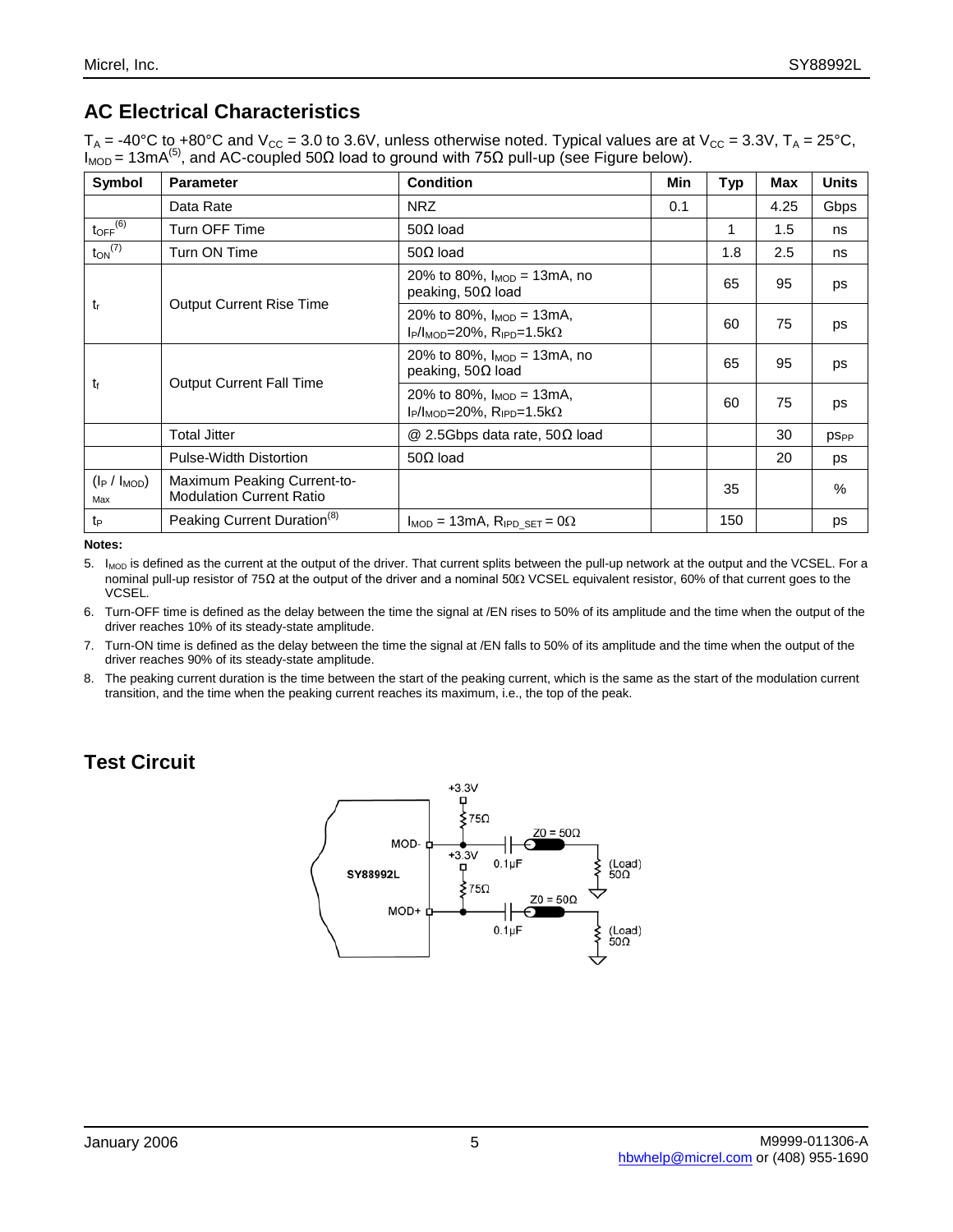## **Typical Operating Characteristics**

 $T_A$  = +25°C and  $V_{CC}$  = 3.3V, unless otherwise noted.





 $R_{\mathsf{IPD}\_\mathsf{SET}}(k\Omega)$ 

 $1.5$  2.0

 $2.5\,$  $3.0$ 

20  $\mathsf 0$ 

 $0.5$  $\pmb{0}$ 

 $1.0\,$ 

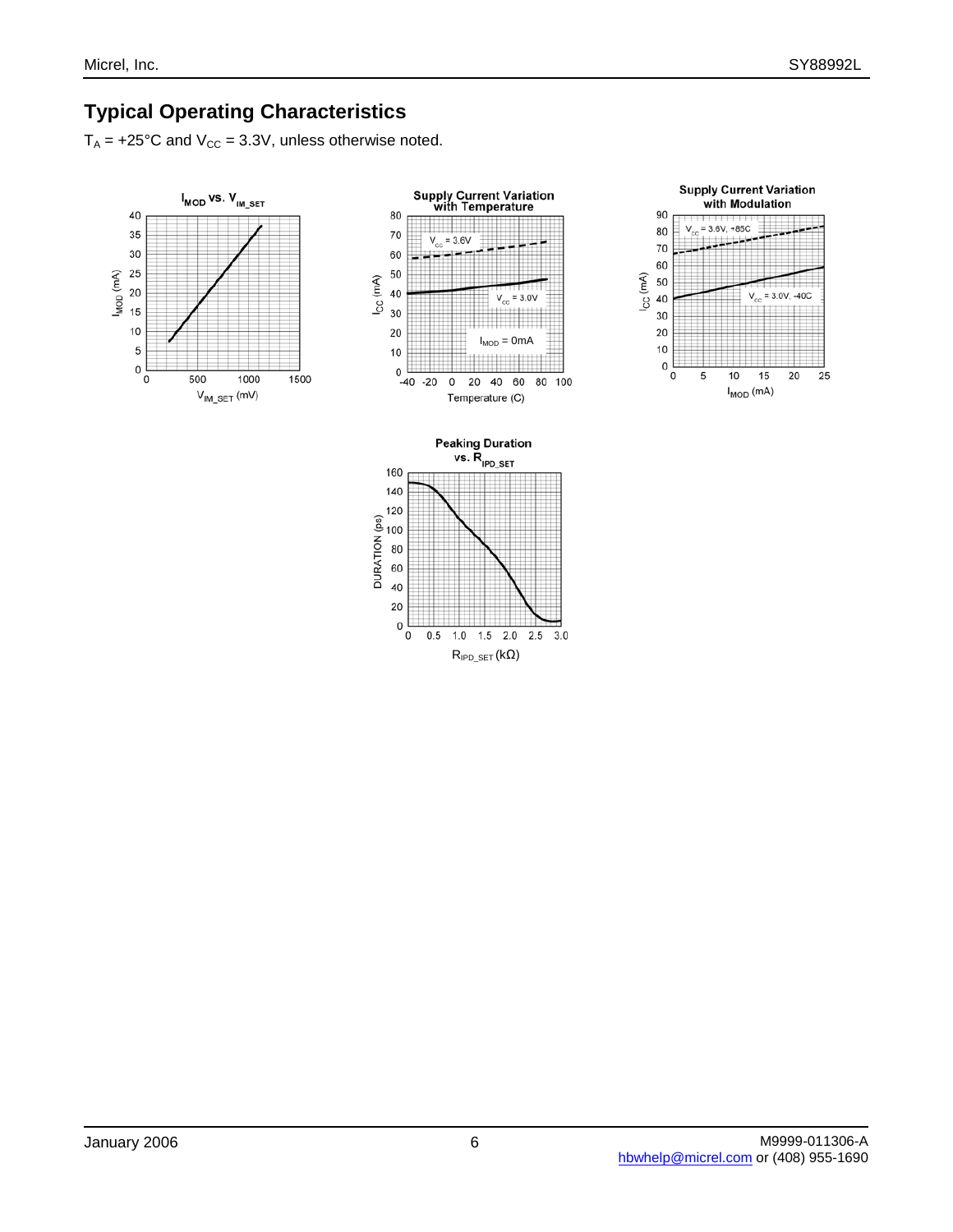## **Typical Waveforms**



**Optical Eye Diagram** 1.25Gbps, PRBS =  $2^7-1$ , ER = 10dB

![](_page_6_Figure_5.jpeg)

![](_page_6_Figure_6.jpeg)

**Optical Eye Diagram** 2.5Gbps, PRBS =  $2^7-1$ , ER = 10dB

![](_page_6_Figure_8.jpeg)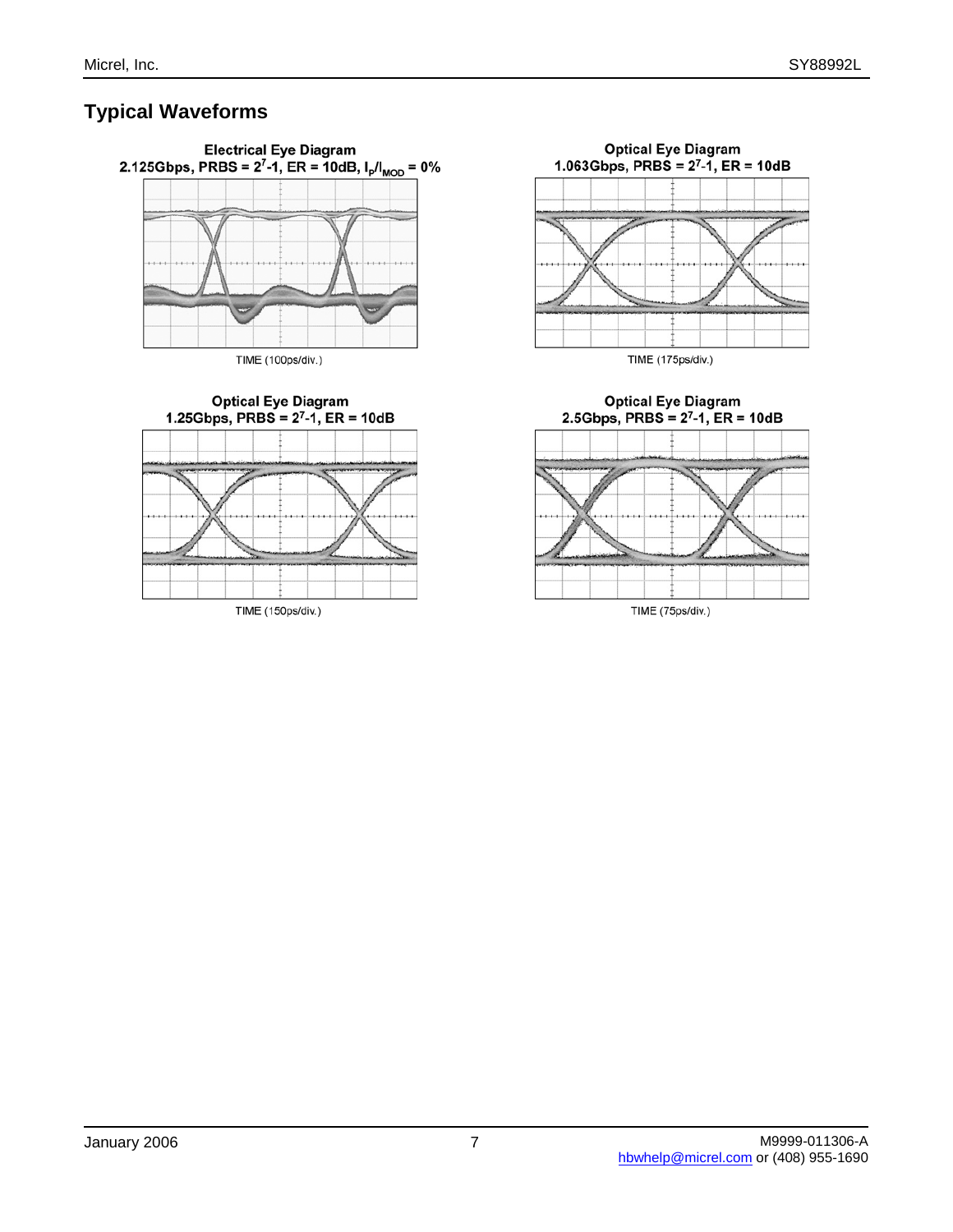## **Peaking Variation with I<sub>P</sub>/I<sub>MOD</sub> Ratio and Peaking Duration**

As it can be seen on the set of electrical waveforms below, the amplitude of the peak increases with the peakingto-modulation current ratio and the width of the peak increases with peaking duration.

![](_page_7_Figure_4.jpeg)

**Increasing Peaking Duration**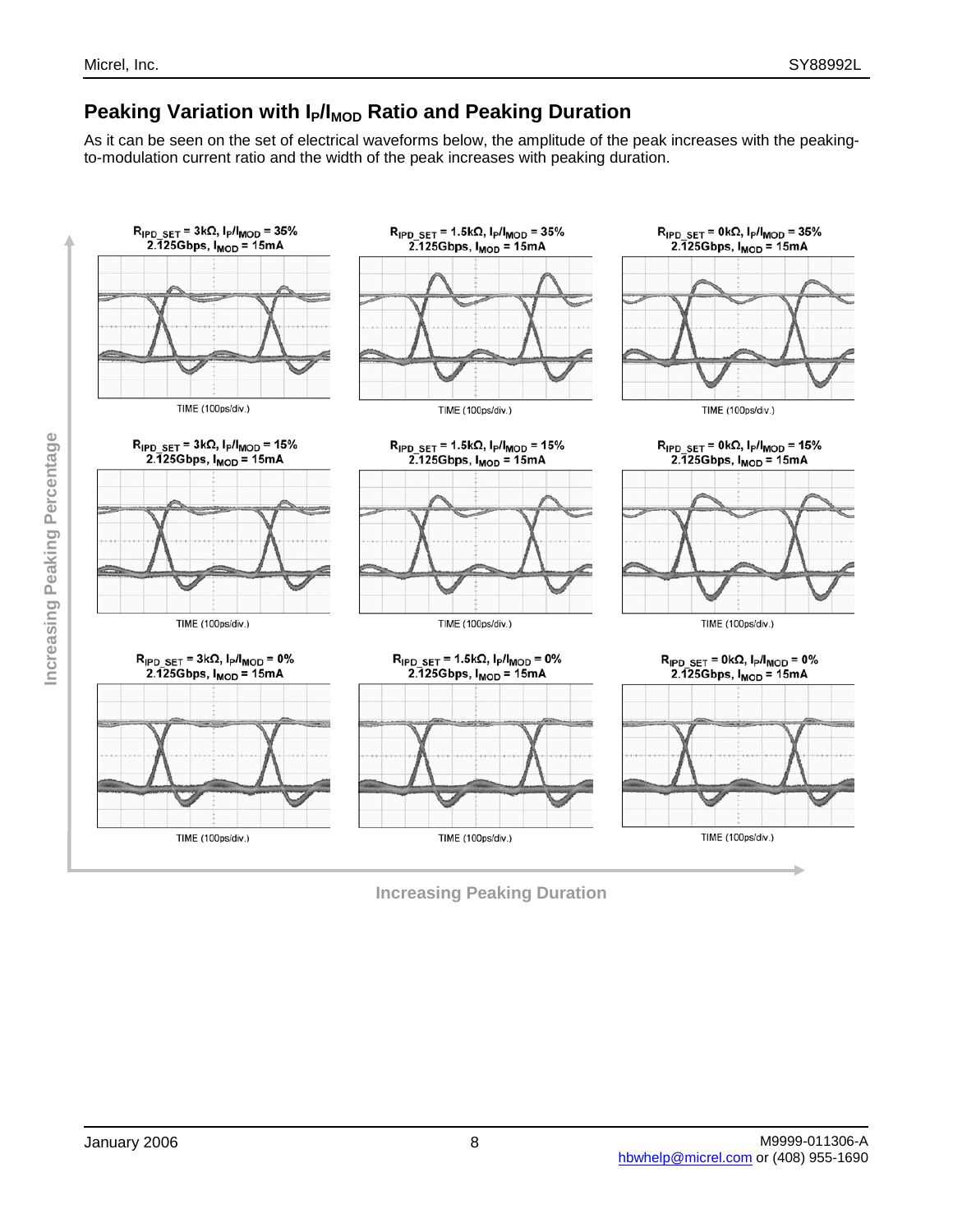#### **Input and Output Stages**

![](_page_8_Figure_3.jpeg)

**Figure 1a. Simplified Input Stage Figure 1b. Simplified Output Stage**

![](_page_8_Figure_5.jpeg)

## **Interfacing the Input to Different Logic Drivers**

![](_page_8_Figure_8.jpeg)

**Figure 2a. AC-Coupling to LVPECL Driver Figure 2b. AC-Coupling to CML Driver**

![](_page_8_Figure_10.jpeg)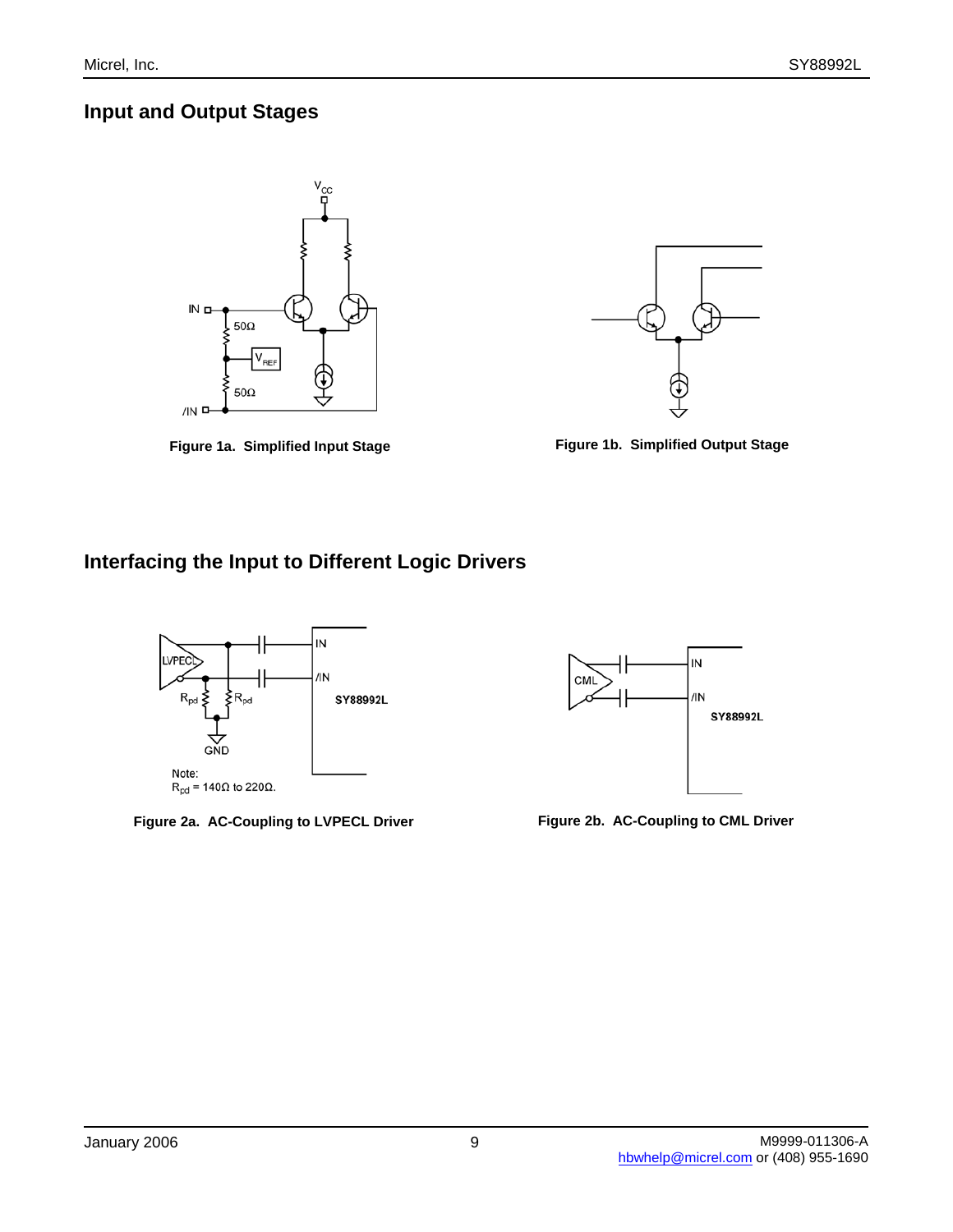#### **Driver's Special Features**

The SY88992L features a peaking current of programmable amplitude and duration on both the rising and the falling edges. The amplitude of the peaking current is adjustable in steps of 5% of the modulation current from 0% to 35%. As shown in the table on page 3, the ratio between the peaking current and the modulation current  $(I_P/I_{MOD})$  can be programmed by connecting pin 6 (IP\_SET1) and/or pin 7 (IP\_SET2) and/or pin 8 (IP\_SET3) to ground. When all these three pins are left open, there is no peaking (ratio 0%). When they're all connected to ground the ratio is maximum (35%).

For each family of VCSELs used with the driver, the user must try many combinations in order to get the best response for the VCSEL. The peaking current duration can be tuned by installing a resistor between pin 14 and ground;  $0\Omega$  provides maximum duration and  $3k\Omega$  or higher provides the minimum duration. The combined features will improve the VCSEL response for a better optical signal quality. The electrical eye diagrams on page 8 show how the signal changes as the peaking-to-modulation current varies.

#### **Application Hints**

The typical application section on the front page shows how to connect the driver to the VCSEL single-ended. To improve transition time and VCSEL response, the VCSEL can be driven differentially, as shown in Figure 3. Driving the VCSEL differentially will also minimize the cross talk with the rest of the circuitry on the board, especially with the receiver.

The driver is always AC-coupled to the VCSEL and the headroom of the driver is determined by the pull-up network at the output. In Figure 3, the modulation current out of the driver is split between the pull-up network and the VCSEL. If, for example, the total pullup resistor is twice the sum of the damping resistor and VCSEL equivalent series resistance, only two thirds (2/3) of the modulation current will be used by the VCSEL. Therefore, to maximize the modulation current going through the VCSEL, the total pull-up resistors should be kept as high as possible. One solution consists of using an inductor alone as pull-up, creating a high impedance path for the modulation current and zero ohm  $(0\Omega)$  path for the DC current. This offers a headroom equal to VCC for the driver and almost all the modulation current goes into the VCSEL. However, using the inductor alone will cause signal distortion. To avoid this, a combination of resistors and inductors can be used, as shown on figure 3. In this case, the headroom of the driver is  $V_{CC}$ –R1 x αl<sub>MOD</sub>, where αl<sub>MOD</sub> is the portion of the modulation current that goes through the pull-up network. For instance, if a modulation current out of the driver of 25mA is considered, with a pull-up resistor of  $75\Omega$ , and the VCSEL with the damping resistor total resistance is  $50Ω$ , then the modulation current will split; 10mA to the pull-up resistor and 15mA to the laser. The headroom for the driver will be  $V_{\text{CC}}$ –75 x 10 =  $V_{\text{CC}}$ –750mV which is way higher than the minimum voltage required for the output stage of the driver to operate properly.

The coupling capacitor creates a low-frequency cutoff in the circuit. Therefore, a proper coupling capacitor value must be chosen to accommodate different data rates in the application. If the value of the capacitor is too high, it may cause problems in high data rate applications. If its value is too small, it won't be able to hold a constant charge between the first bit and the last bit in a long string of identical bits in low data rate application. Both cases lead to higher patterndependent jitter in the transmitter signal.  $0.1 \mu$ F is found to be good for applications from 155Mbps to 4.25Gbps.

![](_page_9_Figure_10.jpeg)

**Figure 3. Driving a Common Anode VCSEL Differentially**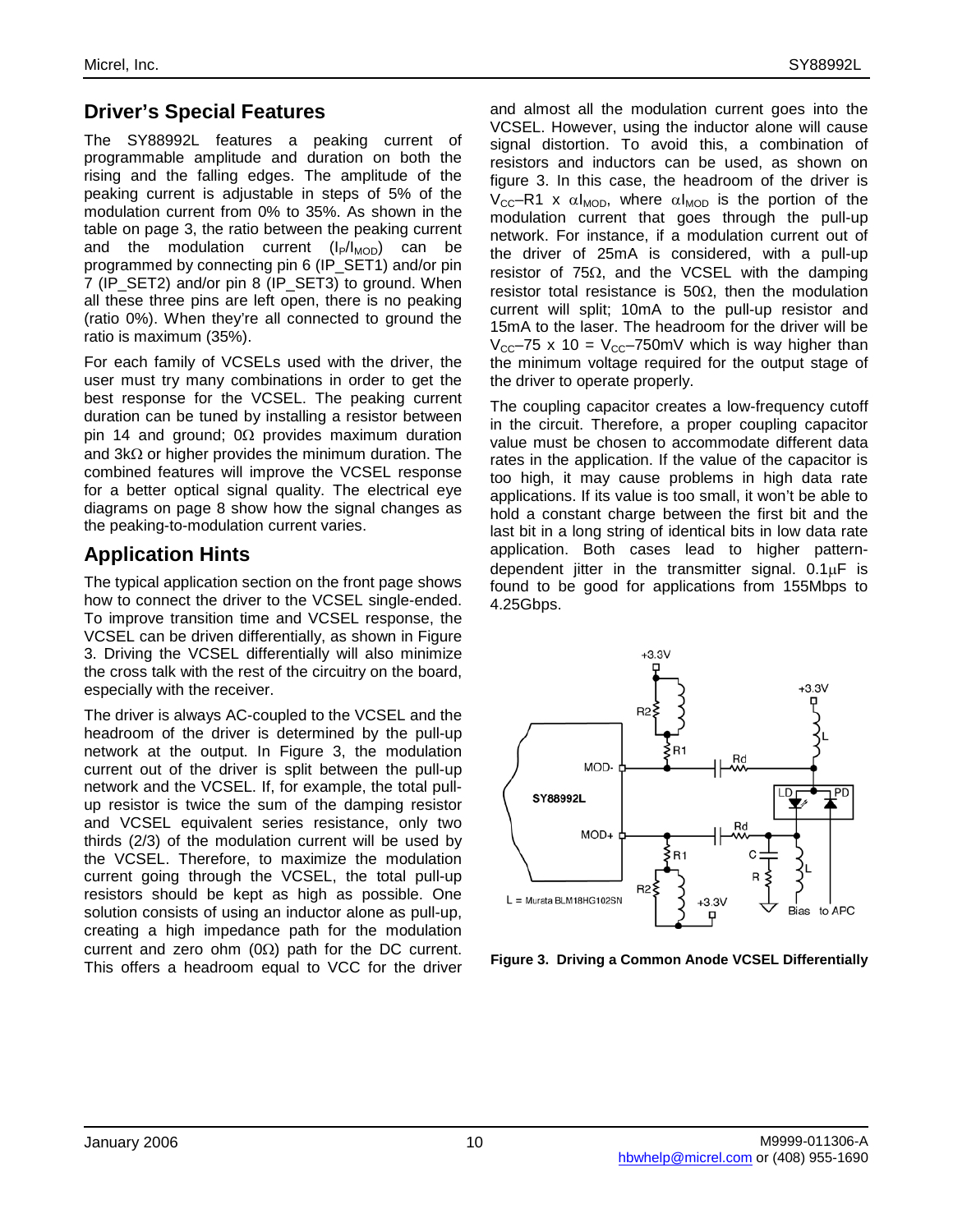#### **Package Information**

![](_page_10_Figure_3.jpeg)

**16-Pin (3mm x 3mm) QFN**

## **MICREL, INC. 2180 FORTUNE DRIVE SAN JOSE, CA 95131 USA**

TEL +1 (408) 944-0800 FAX +1 (408) 474-1000 WEB http://www.micrel.com

The information furnished by Micrel in this data sheet is believed to be accurate and reliable. However, no responsibility is assumed by Micrel for its use. Micrel reserves the right to change circuitry and specifications at any time without notification to the customer.

Micrel Products are not designed or authorized for use as components in life support appliances, devices or systems where malfunction of a product can reasonably be expected to result in personal injury. Life support devices or systems are devices or systems that (a) are intended for surgical implant into the body or (b) support or sustain life, and whose failure to perform can be reasonably expected to result in a significant injury to the user. A Purchaser's use or sale of Micrel Products for use in life support appliances, devices or systems is a Purchaser's own risk and Purchaser agrees to fully indemnify Micrel for any damages resulting from such use or sale.

© 2006 Micrel, Incorporated.